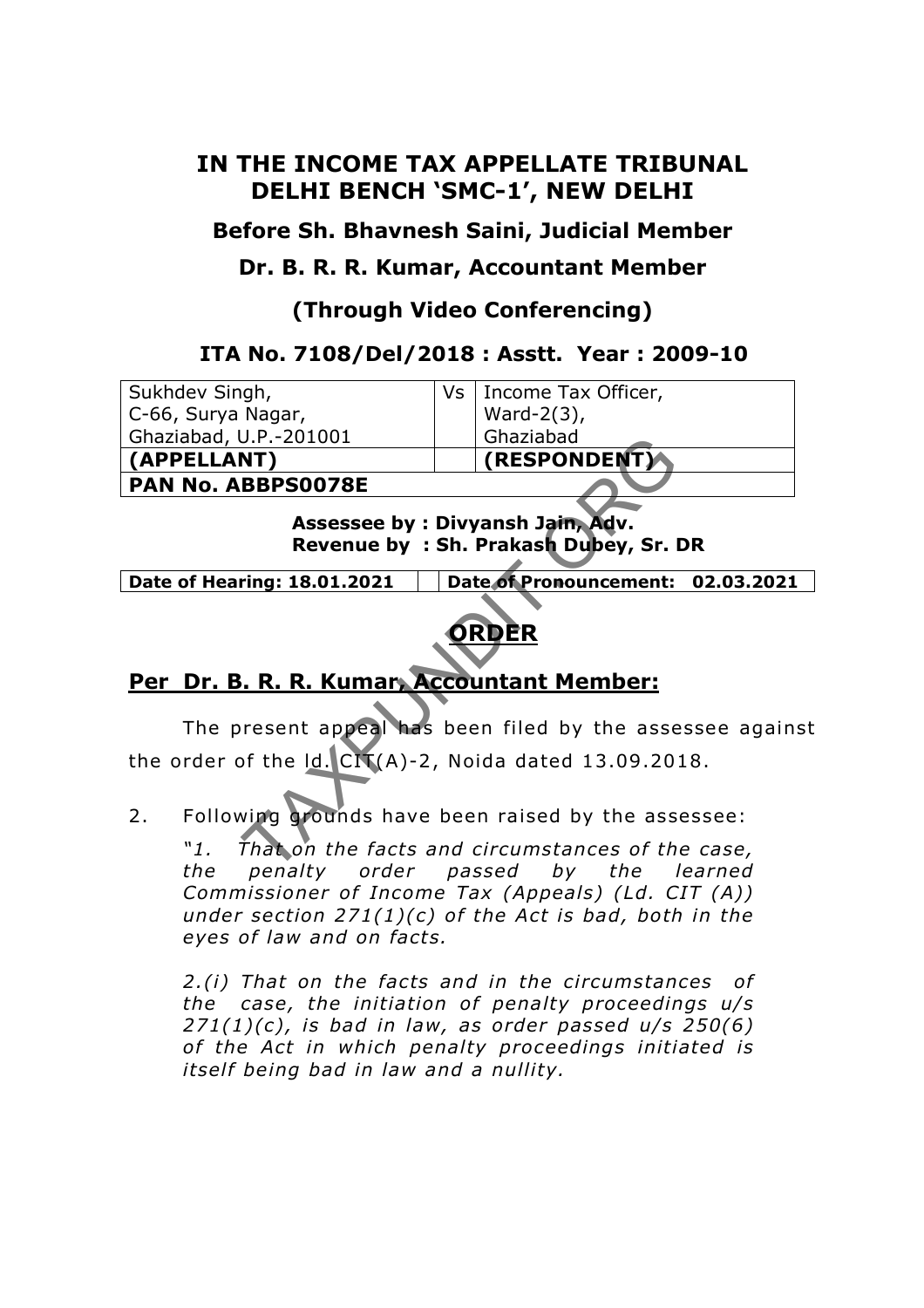*(ii) That the order u/s 250(6) of the Act is itself null and void being the said order passed in violation of settled law that CIT(A) has no power to assess new source of income, which was not sub ject matter of original assessment.* 

*3. That on the facts and circumstances of the case, the penalty order passed u/s 271(1)(c) of the Act by the Ld. CIT(A) on the total amount of addition of Rs.1 ,90,18 ,000/- is contrary to the view taken by him that wrong addition made by the AO is modified and enhanced from Rs.43 ,25,000/- to Rs.1 ,90,18 ,000/-. Thus penalty order passed by the Ld. CIT(A) is bad in law and liable to be quashed.* 

*4. That on the facts and circumstances of the case, the Ld CIT(A) erred in imposing penalty u/s 271(1)(c) of the Act on the to tal amount of addition of Rs .1 ,90,18 ,000/- which includes amount of addition of Rs.43 ,25,300/- made by the AO on which penalty has already been imposed Thus penalty imposed by the Ld CIT(A) on amount of Rs.43 ,25,300/- tantamount to double penalty which is bad in law and liable to be cancelled.*   $\text{LT}(A)$  is bad in law and liable to be quashed<br>at on the facts and circumstances of the<br>Ld CIT(A) erred in imposing penalis<br> $\text{TC}(A)$  (c) of the Act on the total amount of a<br>s.1,90,18,000/- which includes amound of a<br>s.

*Without prejudice to the above* 

*5. That on the facts and in the circumstances of the case the Ld. CIT(A) erred in law issuing show cause notice u/s 274 r.w.ss 271 of the Act without speci fying under which limb of section 271(1)(c) penalty proceedings has been initiated i.e . either for concealment of income or for fur fishing of inaccurate particulars of income , is invalid and penalty order so passed is without Jurisdiction and is bad in law and is liable to be quashed.* 

*6. That on the facts and in the circumstances of the case , the Ld. CIT(A) erred in law in mechanically and arbitrarily passing the penalty order ups 271(1)(c) of the Act without recording necessary satisfaction that either the appellant has concealed particulars of*  income or furnished inaccurate particulars of income *as these two connotation are mutually exclusive.*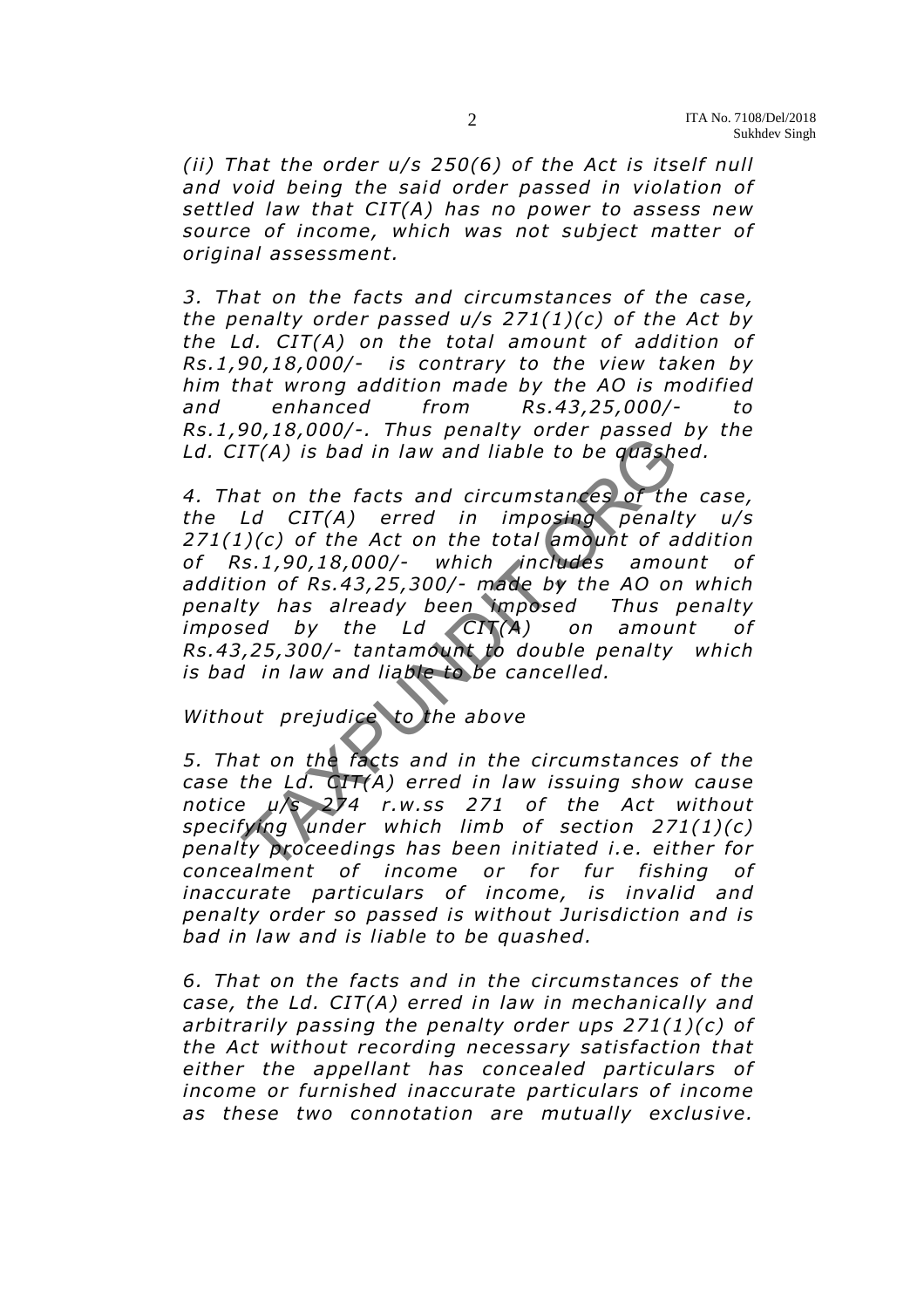*Hence the penalty order passed ups 271(1)(c) of the Act is without jurisdiction and is null and void.* 

*7. That on the facts and in the circumstances of the case, the Ld. CIT(A) erred both in law and on facts in imposing penalty u/s 271(1)(c) of the Act without appreciating the fact that there was no concealment*  or furnishing of inaccurate particulars of income as *contemplated u/s 271(1)(c) as the alleged addition made on account of capital gain in the hands of the appellant has never been earned by the appellant*  and is sub-judice before the Hon'ble Bench of ITAT."

3. The addition has been made on protective basis in the hands of the assessee namely Shri Sukhdey Singh and substantive basis in the hands of two persons namely Sh. Kamaldeep Singh and Shri Kamal Ashish Singh being the Power of Attorney holders.

4. The substantive assessments has been made by the ITO, Ward-2, Phagwara and confirmed by the ld. CIT (A), Jallandhar. Further, the Co ordinate Bench of ITAT in ITA No. 721(Amritsar) of 2007 dated 24.06 .2019 confirmed the addition in the case of one of the Power of Attorney holders wherein it was categorically held that the sale consideration has been received by the Power of Attorney holders and hence they are liable to pay the capital gains. nddition has been made on protective b<br>of the assessee namely Shri Sukhder Sin<br>e basis in the hands of two persons nam<br>Singh and Shri Kamal Ashish Singh bei<br>ttorney holders.<br>ubstantive assessments has been made<br>-2, Phagwar

5. Owing to the order of the Co-ordinate Bench of Tribunal at Amritsar in the case of the Power of Attorney holder, the protective addition and the subsequent enhancement made by the ld. CIT (A) has been deleted by the by the Co-ordinate Bench of ITAT at Delhi in ITA No. 3590/Del/2018 for the assessment year 2009-10. Since, as on now, the quantum addition stands deleted and